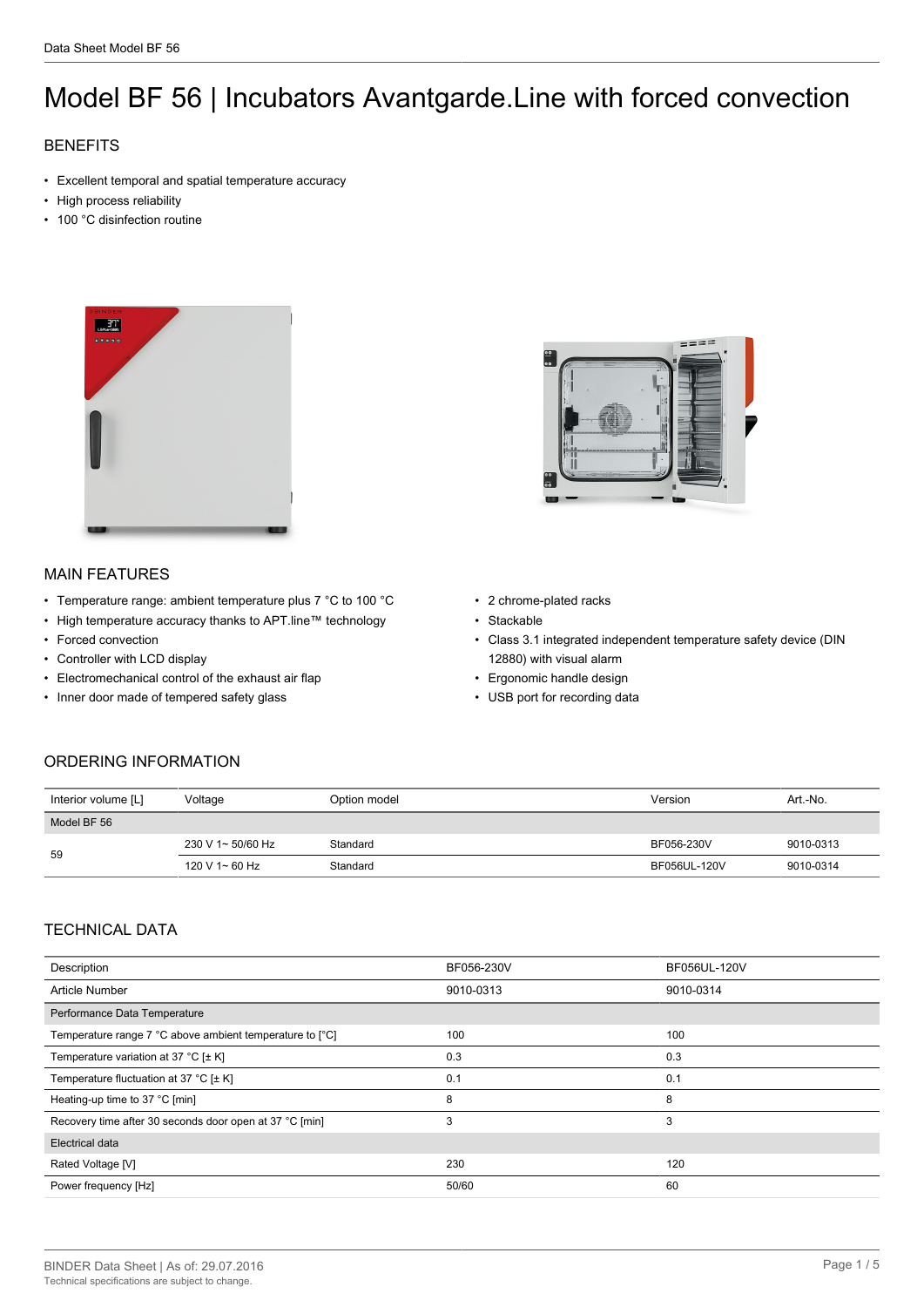| Description                          | BF056-230V   | BF056UL-120V |
|--------------------------------------|--------------|--------------|
| Article Number                       | 9010-0313    | 9010-0314    |
| Nominal power [kW]                   | 0.4          | 0.4          |
| Unit fuse [A]                        | 6.3          | 12.5         |
| Phase (Nominal voltage)              | $1 -$        | $1 -$        |
| Measures - Outer dimensions          |              |              |
| Width net [mm]                       | 560          | 560          |
| Height net [mm]                      | 625          | 625          |
| Depth net [mm]                       | 565          | 565          |
| Wall clearance back [mm]             | 160          | 160          |
| Wall clearance sidewise [mm]         | 100          | 100          |
| Measures - Doors                     |              |              |
| Unit doors                           | $\mathbf{1}$ | $\mathbf{1}$ |
| Measures - Internal Dimensions       |              |              |
| Width [mm]                           | 400          | 400          |
| Height [mm]                          | 440          | 440          |
| Depth [mm]                           | 340          | 340          |
| <b>Measures</b>                      |              |              |
| Interior volume [L]                  | 59           | 59           |
| Net weight of the unit (empty) [kg]  | 38           | 38           |
| permitted load [kg]                  | 70           | 70           |
| Load per rack [kg]                   | 30           | 30           |
| Environment-specific data            |              |              |
| Energy consumption at 37 °C          | 60 Wh/h      | 60 Wh/h      |
| Sound-pressure level [dB(A)]         | 43           | 43           |
| Fixtures                             |              |              |
| Number of shelves (standard/maximum) | 2/4          | 2/4          |
|                                      |              |              |

## OPTIONS AND ACCESSORIES

| Designation                             | Description                                                                                             | $\star$                  | Art.-No.  |
|-----------------------------------------|---------------------------------------------------------------------------------------------------------|--------------------------|-----------|
|                                         | 10 mm, left                                                                                             | 01                       | 8012-0388 |
|                                         | 10 mm, right                                                                                            | 01                       | 8012-0387 |
|                                         | 10 mm, top                                                                                              | 01                       | 8012-0386 |
|                                         | 30 mm. left                                                                                             | 01                       | 8012-0047 |
| Access port with silicone<br>plug       | 30 mm, right                                                                                            | 01                       | 8012-0046 |
|                                         | 30 mm, top                                                                                              | 01                       | 8012-0045 |
|                                         | 50 mm, left                                                                                             | 01                       | 8012-0051 |
|                                         | 50 mm, right                                                                                            | 01                       | 8012-0050 |
|                                         | 50 mm, top                                                                                              | 01                       | 8012-0049 |
|                                         | 100 mm, top                                                                                             | 01, 10                   | 8012-0053 |
| Analog output, $4 - 20$<br>mA           | for temperature values (output not adjustable)                                                          | 02                       | 8012-0941 |
| Calibration certificate.<br>expanded    | for temperature; for extending the measurement in center of chamber to include another test temperature | ۰                        | 8012-0022 |
| Calibration certificate.<br>temperature | for temperature, measurement in center of chamber at specified temperature                              | -                        | 8012-0030 |
|                                         | temperature measurement incl. certificate and 27 measuring points at specified temperature              | $\overline{\phantom{0}}$ | 8012-0921 |
|                                         | temperature measurement incl. certificate, 15-18 measuring points at specified temperature              | ۰                        | 8012-0918 |
|                                         | temperature measurement incl. certificate, 9 measuring points at specified temperature                  | ۰                        | 8012-0915 |
| Cart                                    | Cart – stable cart, casters with locking brakes, dimensions: W $1,000 \times D$ 800 x H 780 mm          | -                        | 9051-0018 |

\* Notes › See last page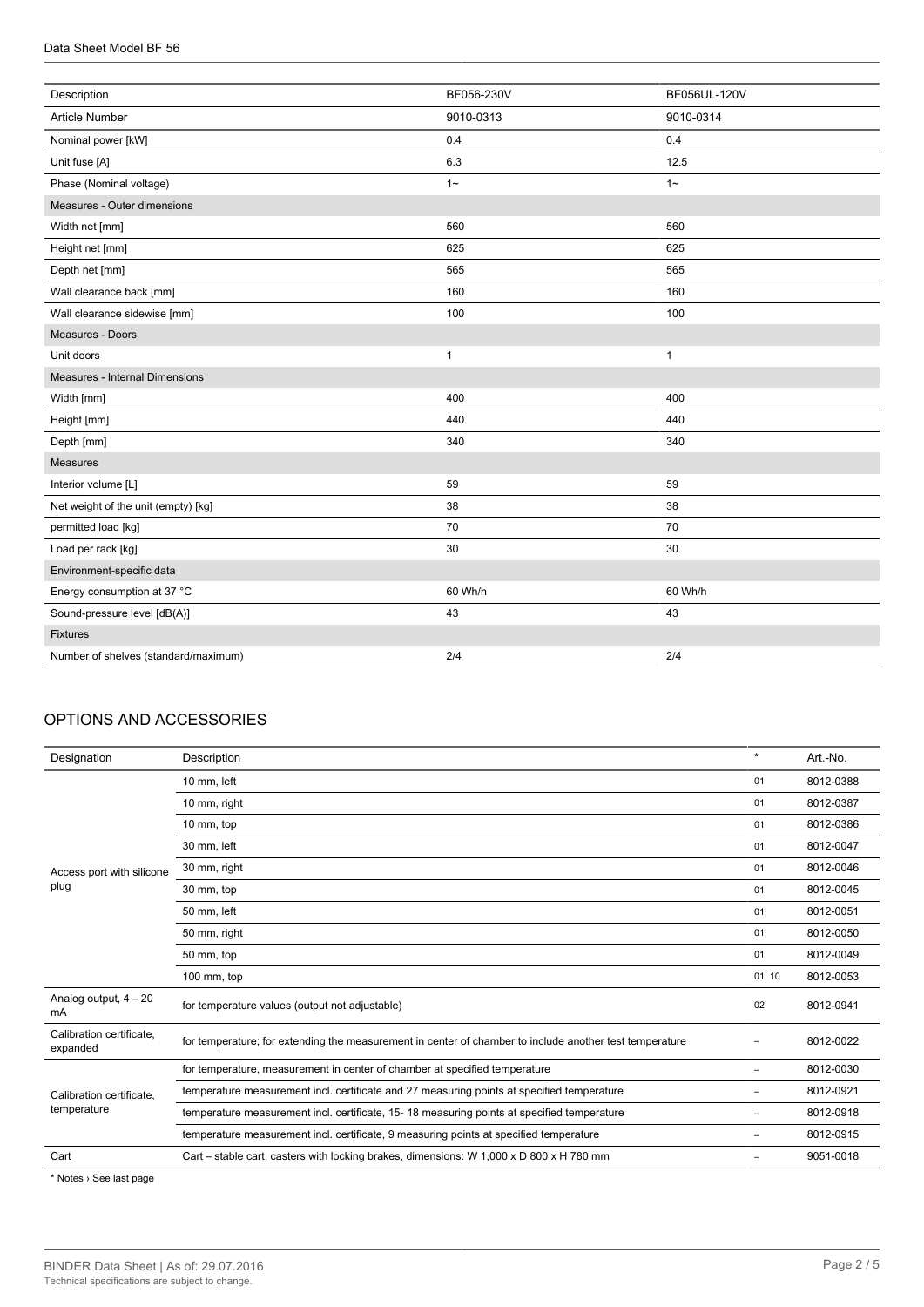| $\star$<br>Art.-No.<br>Designation<br>Description<br>T 220: For continuous temperature logging from -90 °C to 220 °C. The kit includes 1 data logger, Pt 100 sensor with<br>Data Logger Kit<br>19<br>8012-0715<br>2 m extension cable and 1 magnetic fixture for mounting to the BINDER unit<br>LOG ANALYZE software kit, configuration and evaluation software for all BINDER Data Logger Kits (incl. USB data<br>Data Logger Software<br>8012-0821<br>19<br>cable)<br>Door lock<br>lockable door handle<br>8012-1025<br>Ethernet interface<br>for communication software<br>8012-0990<br>Incl. additional measures for the greatest possible impermeability to gas; not in conjunction with access port or<br>Gas-tight option model<br>09<br>8012-1044<br>interior lighting option<br>With gas inlet and outlet, Ø 10 mm, incl. additional measures for the greatest possible impermeability to gas; not in<br>8012-1047<br>Inert gas connection<br>$\sim$<br>conjunction with access port or interior lighting option<br>with 15 W light bulb<br>Interior lighting<br>120 V option model<br>8012-0971<br>230 V option model<br>8012-0969<br>waterproof, switched flush-mounting box (CA3GD) for nominal voltage in unit interior, coverable, with corresponding<br>07<br>Interior socket<br>8012-0980<br>plug (nominal voltage; max. 500 W; max. 90 °C; protection class IP67)<br>audible, can be switched off, adjustable limit on the independent temperature safety device<br>8012-0979<br>Overheating alarm<br>concentrated, for gentle remove of residual contaminants; 1 kg<br>1002-0016<br>pH-neutral detergent<br>Pt 100 temperature<br>8012-0940<br>additional flexible Pt 100, interior, for displaying the temperature on the unit display<br>sensor<br>6004-0166<br>chrome plated<br>Rack<br>stainless steel<br>6004-0150<br>Rack, heavy load<br>Stainless steel (1.4301/AISI 304), max. load per rack 50 kg, max. total load 70 kg<br>6004-0198<br>Rubber pads<br>set of 4 anti-slip feet, for safe stacking of unit<br>10<br>8012-0001<br>Shelf, perforated<br>stainless steel<br>6004-0182<br>APT-COM™ communications software<br>version 2 to 3, GLP edition<br>9053-0016<br>19<br>version 3, BASIC edition<br>9053-0014<br>19<br>Software<br>version 3, GLP edition<br>9053-0015<br>19<br>9053-0013<br>version 3, STANDARD edition<br>19<br>APT-COM™ communications software, price: for free<br>version 3, GLP DEMO Edition<br>9053-0008<br>19<br>Time<br>battery-backed<br>8012-0981 |  |  |  |  |
|-------------------------------------------------------------------------------------------------------------------------------------------------------------------------------------------------------------------------------------------------------------------------------------------------------------------------------------------------------------------------------------------------------------------------------------------------------------------------------------------------------------------------------------------------------------------------------------------------------------------------------------------------------------------------------------------------------------------------------------------------------------------------------------------------------------------------------------------------------------------------------------------------------------------------------------------------------------------------------------------------------------------------------------------------------------------------------------------------------------------------------------------------------------------------------------------------------------------------------------------------------------------------------------------------------------------------------------------------------------------------------------------------------------------------------------------------------------------------------------------------------------------------------------------------------------------------------------------------------------------------------------------------------------------------------------------------------------------------------------------------------------------------------------------------------------------------------------------------------------------------------------------------------------------------------------------------------------------------------------------------------------------------------------------------------------------------------------------------------------------------------------------------------------------------------------------------------------------------------------------------------------------------------------------------------------------------------------------------------------------------------------------------------------------------------------------------------------------------------------------------------------|--|--|--|--|
|                                                                                                                                                                                                                                                                                                                                                                                                                                                                                                                                                                                                                                                                                                                                                                                                                                                                                                                                                                                                                                                                                                                                                                                                                                                                                                                                                                                                                                                                                                                                                                                                                                                                                                                                                                                                                                                                                                                                                                                                                                                                                                                                                                                                                                                                                                                                                                                                                                                                                                             |  |  |  |  |
|                                                                                                                                                                                                                                                                                                                                                                                                                                                                                                                                                                                                                                                                                                                                                                                                                                                                                                                                                                                                                                                                                                                                                                                                                                                                                                                                                                                                                                                                                                                                                                                                                                                                                                                                                                                                                                                                                                                                                                                                                                                                                                                                                                                                                                                                                                                                                                                                                                                                                                             |  |  |  |  |
|                                                                                                                                                                                                                                                                                                                                                                                                                                                                                                                                                                                                                                                                                                                                                                                                                                                                                                                                                                                                                                                                                                                                                                                                                                                                                                                                                                                                                                                                                                                                                                                                                                                                                                                                                                                                                                                                                                                                                                                                                                                                                                                                                                                                                                                                                                                                                                                                                                                                                                             |  |  |  |  |
|                                                                                                                                                                                                                                                                                                                                                                                                                                                                                                                                                                                                                                                                                                                                                                                                                                                                                                                                                                                                                                                                                                                                                                                                                                                                                                                                                                                                                                                                                                                                                                                                                                                                                                                                                                                                                                                                                                                                                                                                                                                                                                                                                                                                                                                                                                                                                                                                                                                                                                             |  |  |  |  |
|                                                                                                                                                                                                                                                                                                                                                                                                                                                                                                                                                                                                                                                                                                                                                                                                                                                                                                                                                                                                                                                                                                                                                                                                                                                                                                                                                                                                                                                                                                                                                                                                                                                                                                                                                                                                                                                                                                                                                                                                                                                                                                                                                                                                                                                                                                                                                                                                                                                                                                             |  |  |  |  |
|                                                                                                                                                                                                                                                                                                                                                                                                                                                                                                                                                                                                                                                                                                                                                                                                                                                                                                                                                                                                                                                                                                                                                                                                                                                                                                                                                                                                                                                                                                                                                                                                                                                                                                                                                                                                                                                                                                                                                                                                                                                                                                                                                                                                                                                                                                                                                                                                                                                                                                             |  |  |  |  |
|                                                                                                                                                                                                                                                                                                                                                                                                                                                                                                                                                                                                                                                                                                                                                                                                                                                                                                                                                                                                                                                                                                                                                                                                                                                                                                                                                                                                                                                                                                                                                                                                                                                                                                                                                                                                                                                                                                                                                                                                                                                                                                                                                                                                                                                                                                                                                                                                                                                                                                             |  |  |  |  |
|                                                                                                                                                                                                                                                                                                                                                                                                                                                                                                                                                                                                                                                                                                                                                                                                                                                                                                                                                                                                                                                                                                                                                                                                                                                                                                                                                                                                                                                                                                                                                                                                                                                                                                                                                                                                                                                                                                                                                                                                                                                                                                                                                                                                                                                                                                                                                                                                                                                                                                             |  |  |  |  |
|                                                                                                                                                                                                                                                                                                                                                                                                                                                                                                                                                                                                                                                                                                                                                                                                                                                                                                                                                                                                                                                                                                                                                                                                                                                                                                                                                                                                                                                                                                                                                                                                                                                                                                                                                                                                                                                                                                                                                                                                                                                                                                                                                                                                                                                                                                                                                                                                                                                                                                             |  |  |  |  |
|                                                                                                                                                                                                                                                                                                                                                                                                                                                                                                                                                                                                                                                                                                                                                                                                                                                                                                                                                                                                                                                                                                                                                                                                                                                                                                                                                                                                                                                                                                                                                                                                                                                                                                                                                                                                                                                                                                                                                                                                                                                                                                                                                                                                                                                                                                                                                                                                                                                                                                             |  |  |  |  |
|                                                                                                                                                                                                                                                                                                                                                                                                                                                                                                                                                                                                                                                                                                                                                                                                                                                                                                                                                                                                                                                                                                                                                                                                                                                                                                                                                                                                                                                                                                                                                                                                                                                                                                                                                                                                                                                                                                                                                                                                                                                                                                                                                                                                                                                                                                                                                                                                                                                                                                             |  |  |  |  |
|                                                                                                                                                                                                                                                                                                                                                                                                                                                                                                                                                                                                                                                                                                                                                                                                                                                                                                                                                                                                                                                                                                                                                                                                                                                                                                                                                                                                                                                                                                                                                                                                                                                                                                                                                                                                                                                                                                                                                                                                                                                                                                                                                                                                                                                                                                                                                                                                                                                                                                             |  |  |  |  |
|                                                                                                                                                                                                                                                                                                                                                                                                                                                                                                                                                                                                                                                                                                                                                                                                                                                                                                                                                                                                                                                                                                                                                                                                                                                                                                                                                                                                                                                                                                                                                                                                                                                                                                                                                                                                                                                                                                                                                                                                                                                                                                                                                                                                                                                                                                                                                                                                                                                                                                             |  |  |  |  |
|                                                                                                                                                                                                                                                                                                                                                                                                                                                                                                                                                                                                                                                                                                                                                                                                                                                                                                                                                                                                                                                                                                                                                                                                                                                                                                                                                                                                                                                                                                                                                                                                                                                                                                                                                                                                                                                                                                                                                                                                                                                                                                                                                                                                                                                                                                                                                                                                                                                                                                             |  |  |  |  |
|                                                                                                                                                                                                                                                                                                                                                                                                                                                                                                                                                                                                                                                                                                                                                                                                                                                                                                                                                                                                                                                                                                                                                                                                                                                                                                                                                                                                                                                                                                                                                                                                                                                                                                                                                                                                                                                                                                                                                                                                                                                                                                                                                                                                                                                                                                                                                                                                                                                                                                             |  |  |  |  |
|                                                                                                                                                                                                                                                                                                                                                                                                                                                                                                                                                                                                                                                                                                                                                                                                                                                                                                                                                                                                                                                                                                                                                                                                                                                                                                                                                                                                                                                                                                                                                                                                                                                                                                                                                                                                                                                                                                                                                                                                                                                                                                                                                                                                                                                                                                                                                                                                                                                                                                             |  |  |  |  |
|                                                                                                                                                                                                                                                                                                                                                                                                                                                                                                                                                                                                                                                                                                                                                                                                                                                                                                                                                                                                                                                                                                                                                                                                                                                                                                                                                                                                                                                                                                                                                                                                                                                                                                                                                                                                                                                                                                                                                                                                                                                                                                                                                                                                                                                                                                                                                                                                                                                                                                             |  |  |  |  |
|                                                                                                                                                                                                                                                                                                                                                                                                                                                                                                                                                                                                                                                                                                                                                                                                                                                                                                                                                                                                                                                                                                                                                                                                                                                                                                                                                                                                                                                                                                                                                                                                                                                                                                                                                                                                                                                                                                                                                                                                                                                                                                                                                                                                                                                                                                                                                                                                                                                                                                             |  |  |  |  |
|                                                                                                                                                                                                                                                                                                                                                                                                                                                                                                                                                                                                                                                                                                                                                                                                                                                                                                                                                                                                                                                                                                                                                                                                                                                                                                                                                                                                                                                                                                                                                                                                                                                                                                                                                                                                                                                                                                                                                                                                                                                                                                                                                                                                                                                                                                                                                                                                                                                                                                             |  |  |  |  |
|                                                                                                                                                                                                                                                                                                                                                                                                                                                                                                                                                                                                                                                                                                                                                                                                                                                                                                                                                                                                                                                                                                                                                                                                                                                                                                                                                                                                                                                                                                                                                                                                                                                                                                                                                                                                                                                                                                                                                                                                                                                                                                                                                                                                                                                                                                                                                                                                                                                                                                             |  |  |  |  |
|                                                                                                                                                                                                                                                                                                                                                                                                                                                                                                                                                                                                                                                                                                                                                                                                                                                                                                                                                                                                                                                                                                                                                                                                                                                                                                                                                                                                                                                                                                                                                                                                                                                                                                                                                                                                                                                                                                                                                                                                                                                                                                                                                                                                                                                                                                                                                                                                                                                                                                             |  |  |  |  |
|                                                                                                                                                                                                                                                                                                                                                                                                                                                                                                                                                                                                                                                                                                                                                                                                                                                                                                                                                                                                                                                                                                                                                                                                                                                                                                                                                                                                                                                                                                                                                                                                                                                                                                                                                                                                                                                                                                                                                                                                                                                                                                                                                                                                                                                                                                                                                                                                                                                                                                             |  |  |  |  |
|                                                                                                                                                                                                                                                                                                                                                                                                                                                                                                                                                                                                                                                                                                                                                                                                                                                                                                                                                                                                                                                                                                                                                                                                                                                                                                                                                                                                                                                                                                                                                                                                                                                                                                                                                                                                                                                                                                                                                                                                                                                                                                                                                                                                                                                                                                                                                                                                                                                                                                             |  |  |  |  |
|                                                                                                                                                                                                                                                                                                                                                                                                                                                                                                                                                                                                                                                                                                                                                                                                                                                                                                                                                                                                                                                                                                                                                                                                                                                                                                                                                                                                                                                                                                                                                                                                                                                                                                                                                                                                                                                                                                                                                                                                                                                                                                                                                                                                                                                                                                                                                                                                                                                                                                             |  |  |  |  |
|                                                                                                                                                                                                                                                                                                                                                                                                                                                                                                                                                                                                                                                                                                                                                                                                                                                                                                                                                                                                                                                                                                                                                                                                                                                                                                                                                                                                                                                                                                                                                                                                                                                                                                                                                                                                                                                                                                                                                                                                                                                                                                                                                                                                                                                                                                                                                                                                                                                                                                             |  |  |  |  |
|                                                                                                                                                                                                                                                                                                                                                                                                                                                                                                                                                                                                                                                                                                                                                                                                                                                                                                                                                                                                                                                                                                                                                                                                                                                                                                                                                                                                                                                                                                                                                                                                                                                                                                                                                                                                                                                                                                                                                                                                                                                                                                                                                                                                                                                                                                                                                                                                                                                                                                             |  |  |  |  |
|                                                                                                                                                                                                                                                                                                                                                                                                                                                                                                                                                                                                                                                                                                                                                                                                                                                                                                                                                                                                                                                                                                                                                                                                                                                                                                                                                                                                                                                                                                                                                                                                                                                                                                                                                                                                                                                                                                                                                                                                                                                                                                                                                                                                                                                                                                                                                                                                                                                                                                             |  |  |  |  |

\* Notes › See last page

## **SERVICES**

| Designation                                    | Description                                                                              | $\star$           | Art.-No. |
|------------------------------------------------|------------------------------------------------------------------------------------------|-------------------|----------|
| Installation services                          |                                                                                          |                   |          |
| Instruction                                    | unit function instructions for operation and programming of the controller               | 18                | DL100400 |
| Preventive maintenance                         |                                                                                          |                   |          |
| Preventive maintenance                         | Executive of equipment inspection according to maintenance plan                          | 14, 18            | DL200200 |
| <b>Calibration services</b>                    |                                                                                          |                   |          |
| Calibration temperature                        | including certificate, one measuring point in center of chamber at specified temperature | 14, 16,<br>17, 18 | DL300101 |
| Temperature measurement 18<br>measuring points | including certificate, 18 measuring points at specified temperature                      | 14, 16,<br>17, 18 | DL300118 |
| Temperature measurement 27<br>measuring points | including certificate, 27 measuring points at specified temperature                      | 14, 16,<br>17, 18 | DL300127 |
| Temperature measurement 9<br>measuring points  | including certificate, 9 measuring points at specified temperature                       | 14, 16,<br>17, 18 | DL300109 |
| <b>Validation services</b>                     |                                                                                          |                   |          |
| Execution of IQ/OQ                             | in accordance with qualification folder                                                  | 15, 18,<br>20     | DL400100 |

\* Notes › See last page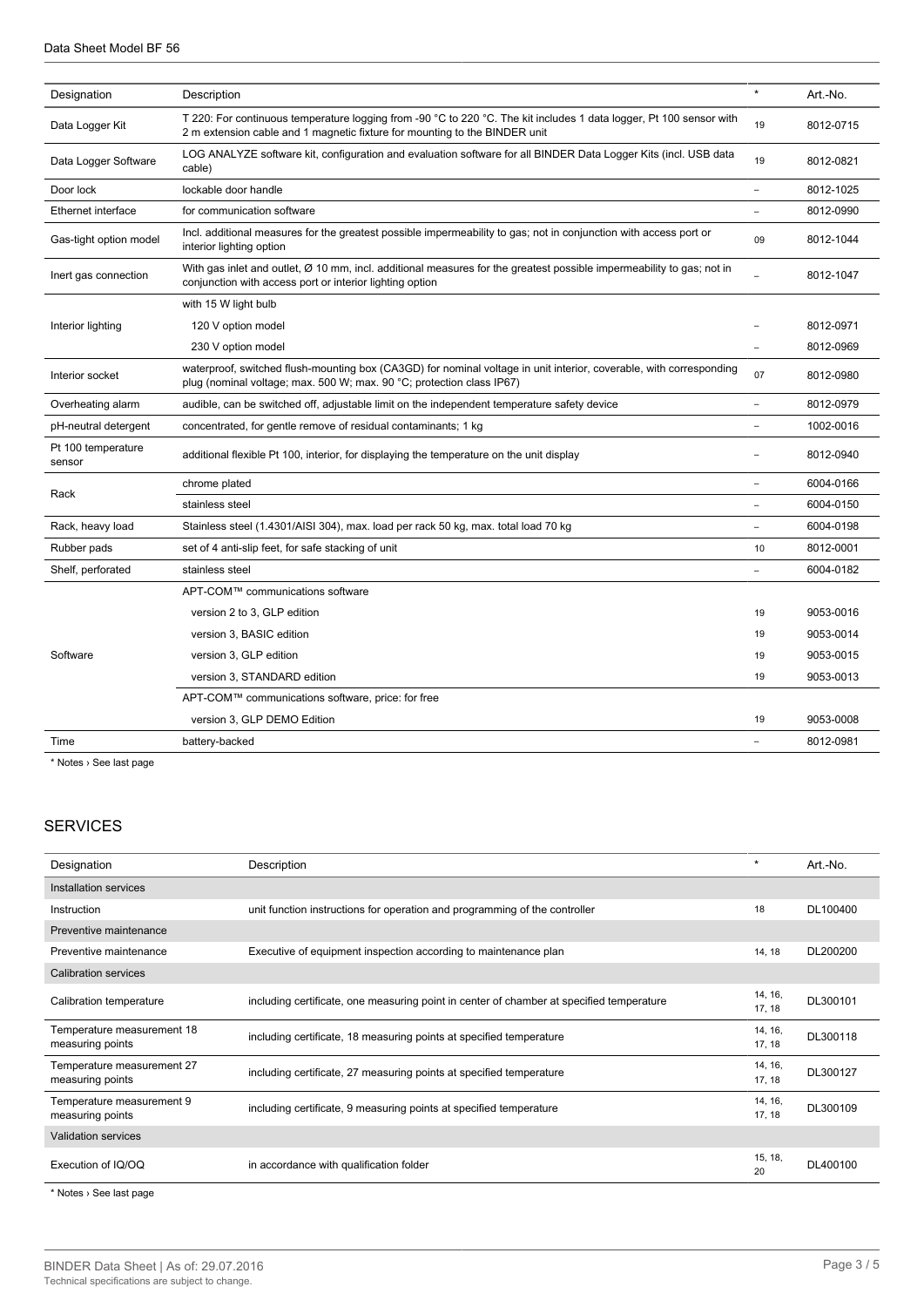| Designation                                    | Description                                                                                                                                                    | $\star$       | Art.-No.  |
|------------------------------------------------|----------------------------------------------------------------------------------------------------------------------------------------------------------------|---------------|-----------|
| Execution of IQ/OQ/PQ                          | in accordance with customer's requirement, price: on request                                                                                                   | 15, 18        | DL440500  |
| Qualification folder IQ/OQ                     | supporting documents for validation performed by customer, consisting of: IQ/OQ checklists, unit<br>schematics, QM certificate in accordance with ISO 9001     | 15, 18,<br>20 | 8012-0871 |
| Qualification folder IQ/OQ/PQ                  | supporting documents for validation performed by customer, in accordance with customer's<br>requirement, extension of Qualification folder IQ/OQ by chapter PQ | 15.18         | 8012-0959 |
| <b>Warranty service</b>                        |                                                                                                                                                                |               |           |
| Extension of the warranty from 2 to 3<br>years | beginning with the date of delivery, wearing parts are not included                                                                                            | -             | DL017041  |
| Extension of the warranty from 2 to 5<br>years | beginning with the date of delivery, wearing parts are not included                                                                                            |               | DL017042  |

\* Notes › See last page